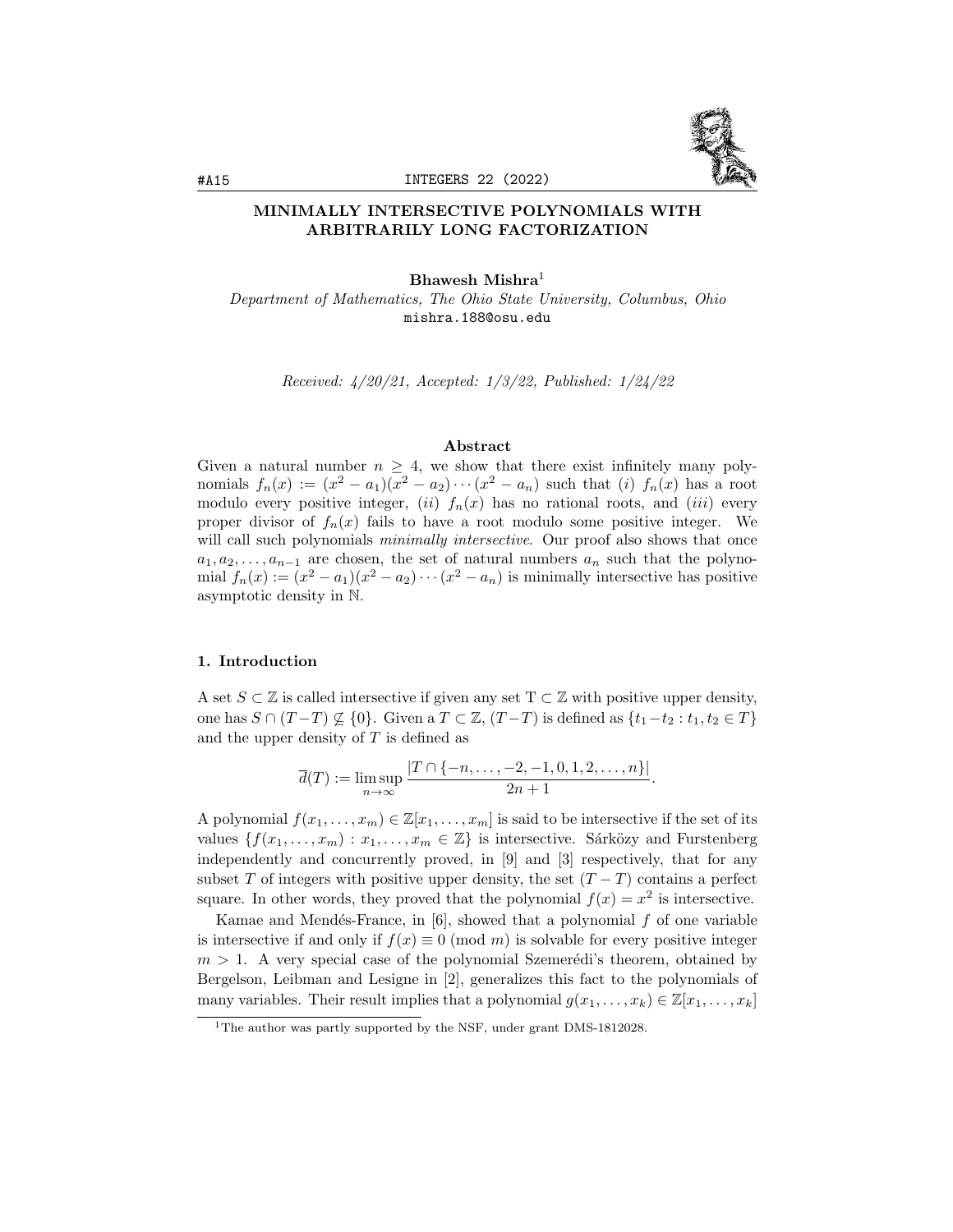is intersective if and only if the congruence  $g(n_1, n_2, \ldots, n_k) \equiv 0 \pmod{m}$  is solvable for every  $m > 1$ .

Berend and Bilu, in  $[1]$ , obtained a criterion for any polynomial  $f$  of one variable to be intersective. An implication of their result is that any polynomial in one variable that is intersective, but has no rational root, has to be of degree greater than 4. On the other hand, there are single-variable intersective polynomials of degree greater than 4 that have no rational roots. Hyde, Lee and Spearman obtained an infinite family of intersective polynomials of the form

$$
h(x) = (x^3 - n)(x^2 + 3),
$$

none of which have rational roots [5]. One can easily show that if  $p, q$  are distinct odd primes such that  $p \equiv q \equiv 1 \pmod{4}$  and  $\binom{p}{q} = +1$  then the polynomial

$$
f(x) = (x^2 - p)(x^2 - q)(x^2 - pq)
$$

is intersective. Hyde and Spearman generalized this result to the case when  $p$  and  $q$  are replaced by square-free integers. Let  $c$  and  $d$  be square-free integers not equal to 1, let  $c_1 = \frac{c}{\gcd(c,d)}$  and  $d_1 = \frac{d}{\gcd(c,d)}$ . Hyde and Spearman obtained necessary and sufficient conditions for the polynomial

$$
p(x) = (x^2 - c)(x^2 - d)(x^2 - c_1d_1)
$$

to be intersective but have no rational root [4]. This result was extended in [7] by obtaining a necessary and sufficient condition for polynomials of the form

$$
f(x) = (x^2 - a_1)(x^2 - a_2) \cdots (x^2 - a_n)
$$

to be intersective without having a rational root (see Proposition 1 below). Here  $n \geq 3$  and  $a_1, a_2, \ldots, a_n$  are square-free integers not equal to 1.

Note that if  $f(x)$  is an intersective polynomial then for every polynomial  $g(x)$ ,  $f(x)g(x)$  is also intersective. Therefore, one could always get more examples of intersective polynomials by multiplying a given intersective polynomial  $f(x)$  by any polynomial  $q(x)$ . The topic of this article is to show the existence of, and construct, a particular type of intersective polynomial, which is defined below.

**Definition 1.** A polynomial  $f(x) \in \mathbb{Z}[x]$  is said to be minimally intersective if it satisfies the following two conditions:

- 1.  $f(x)$  is intersective but  $f(x)$  does not have a rational root;
- 2. none of the proper divisors of  $f(x)$  is intersective.

Minimally intersective polynomials can be thought of as genuinely new examples of intersective polynomials because they are not obtained by adjoining factors to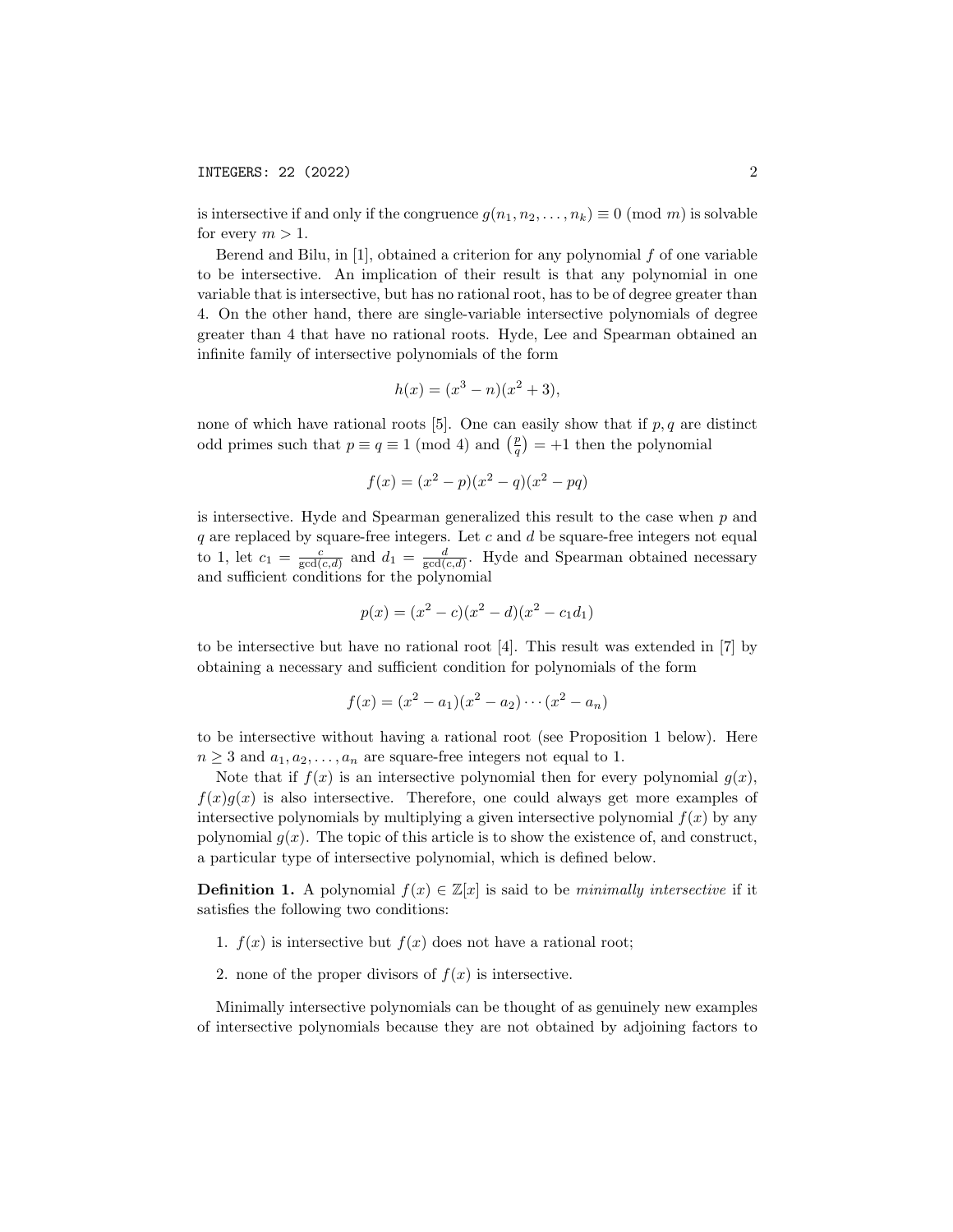an already intersective polynomials. The result in this article shows that for every  $n \geq 4$ , there exist minimally intersective polynomials with n quadratic factors.

Given an integer  $n$  and a prime  $p$  we will denote the group of quadratic residues modulo p by  $Q_p$  and the Legendre symbol of n with respect to p by  $(\frac{n}{p})$ . Similarly,  $p^a \parallel n \ (a \geq 1)$  will denote that  $p^a$  is the highest power of prime  $p$  dividing the integer  $n(a, b)$  will denote the greatest common divisor of two natural numbers a and b, and rad(x) will denote the square-free part of natural number x. The asymptotic density of a set  $A \subset \mathbb{N}$  is defined as:

$$
\lim_{n\to\infty}\frac{|A\cap\{1,2,\ldots,n\}|}{n}.
$$

Let p be an odd prime,  $e \geq 1$  and  $a \in \mathbb{Z}$  such that  $p \nmid a$ . Then a is a square modulo  $p^e$  if and only if  $\left(\frac{a}{p}\right) = +1$ . This fact is an immediate consequence of Hensel's lemma for the polynomial  $(x^2 - a)$ . The main result of this article is the following theorem.

**Theorem 1.** For every  $n \geq 4$ , natural numbers  $\{a_i\}_{i=1}^n$  can be chosen such that the polynomial  $f_n(x) := (x^2 - a_1) \cdots (x^2 - a_n)$  is minimally intersective. In fact, once  $a_1, a_2, \ldots, a_{n-1}$  are chosen, the set of natural numbers  $a_n$  for which  $f_n(x)$  is minimally intersective, has positive asymptotic density.

We will collect some preliminary results in Section 2. In Section 3, we shall describe a process to find square-free integers  $a_1, \ldots, a_n$  that define the polynomials  $f_n(x)$  for the corresponding  $n \geq 4$ . Section 4 contains proof that the polynomial  $f_n(x)$  thus obtained is intersective. The proof that  $f_n(x)$  is minimally intersective is contained in Section 5. Section 6 contains an explicit example of  $f_4(x)$  and  $f_5(x)$ each.

# 2. Preliminaries

We will repeatedly utilize the following characterization of intersectivity of polynomials consisting of quadratic factors that is proved in [7].

**Proposition 1.** Let  $n \geq 3$  and let  $a_1, a_2, \ldots, a_n$  be distinct nonzero square-free integers, none of which is 1. Then the polynomial  $f(x) = \prod_{i=1}^{n} (x^2 - a_i)$  is intersective if and only if the following conditions are satisfied.

- 1. There exists  $T \subset \{1, 2, \ldots, n\}$  of odd cardinality such that:
	- (a) the product  $\prod_{j\in T} a_j$  is a perfect square, and
	- (b) for every  $j \in T$  and for every odd prime p dividing  $a_j$ , there exists  $i \in \{1, \ldots, n\}, i \neq j$ , such that  $\left(\frac{a_i}{p}\right) = +1$ .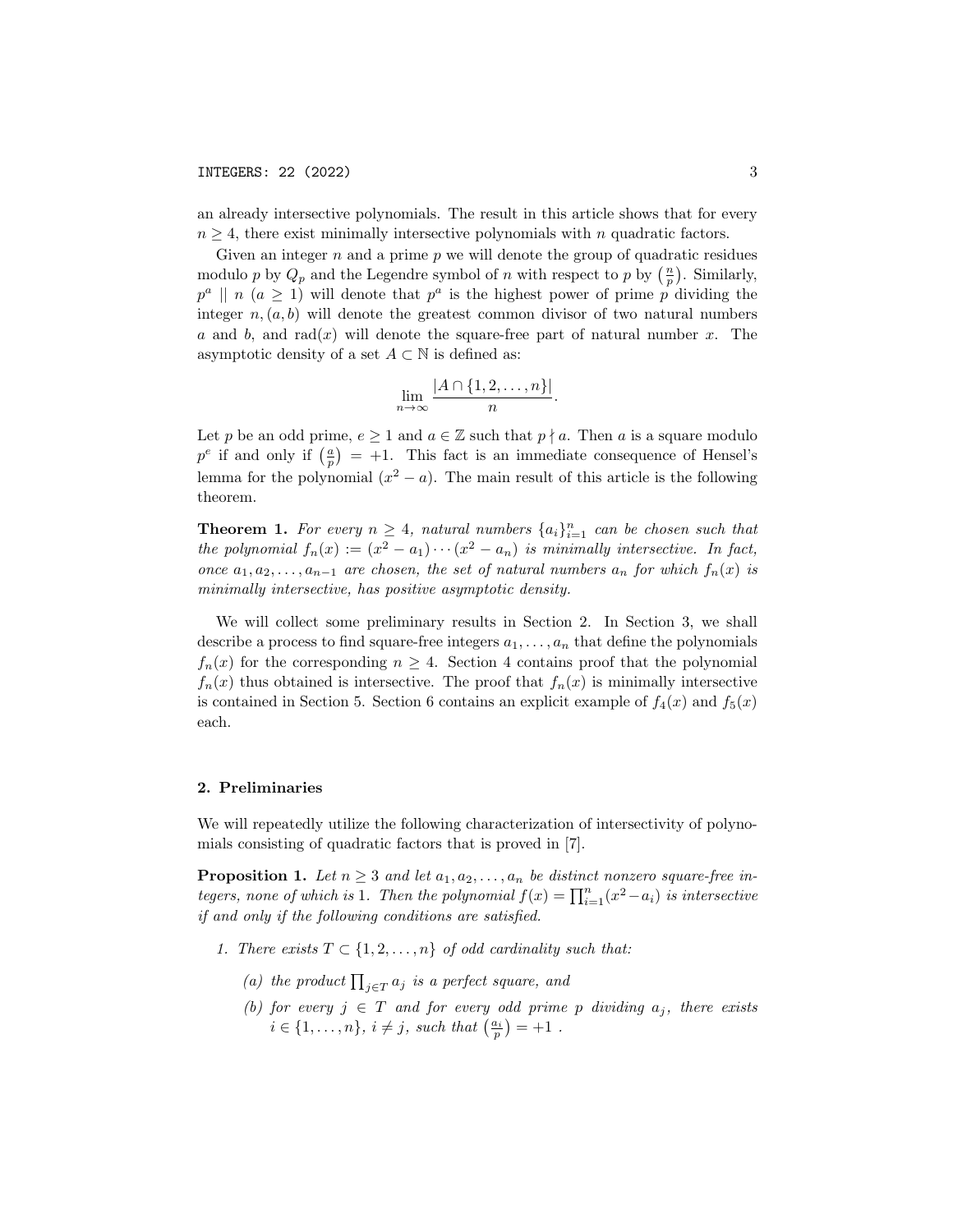2. One of the  $a_i$  is of the form  $8m + 1$  for some  $m \in \mathbb{Z}$  and  $m \neq 0$ .

We will also use the following classical result about distribution of square-free integers in an arithmetic progressions that was originally proved in [8].

**Proposition 2.** Let  $a, b \in \mathbb{N}$  such that  $(a, b)$  is square-free. Then the density of the set of square-free natural numbers congruent to b modulo a is  $\frac{6}{\pi^2} \prod_{p|a} \left(1 - \frac{1}{p^2}\right)^{-1}$ .

For the sake of brevity, we will present the following elementary fact (without proof) as a lemma.

**Lemma 1.** Let  $n \geq 3$  and let  $a_1, a_2, \ldots, a_n$  be distinct square-free nonzero integers, none of which is equal to 1. Then  $\prod_{i=1}^n a_i$  is a perfect square if and only if for every  $j \in \{1, 2, \ldots, n\}, \ a_j = rad \ \left(\prod_{i=1, i \neq j}^{n} a_i\right).$ 

Now we will state and prove some elementary number-theoretic lemmas that we shall repeatedly utilize in our proofs.

**Lemma 2.** Let p be an odd prime and let  $a \in \mathbb{Z}$  be a square-free integer. If  $\left(\frac{a}{p}\right) \neq +1$ then a cannot be a square modulo  $p^2$ .

*Proof.* If  $p \nmid a$  then  $\left(\frac{a}{p}\right) \neq +1$  implies that a cannot be a square modulo  $p^2$ . On the other hand, if  $p \mid a$  then  $p \mid a$  because a is square-free.

Assume for the sake of contradiction that a is a square modulo  $p^2$ , i.e.,  $x^2 \equiv$ a (mod  $p^2$ ) for some  $x \in \mathbb{Z}$ . Then we have  $p^2 \mid (x^2 - a)$ , i.e.,  $p \mid (x^2 - a)$ . Since  $p \mid a$ and  $p \mid (x^2 - a)$  we have that  $p \mid x^2$  implying  $p^2 \mid x^2$ . However,  $p^2 \mid (x^2 - a)$  and  $p^2 | x^2$  gives that  $p^2 | a$ , contradicting that a is square-free. Therefore, a cannot be a square modulo  $p^2$ .  $\Box$ 

**Lemma 3.** Let  $k, m \in \mathbb{N}$ , let p be a prime and let  $f(x) = \prod_{i=1}^{m} (x^2 - a_i) \in \mathbb{Z}[x]$ . If  $(x^2 - a_i) \equiv 0 \pmod{p^k}$  is not solvable for any  $1 \leq i \leq m$  then  $f(x) \equiv 0 \pmod{p^{km}}$ is not solvable.

*Proof.* For the sake of contradiction, assume that  $f(x) \equiv 0 \pmod{p^{km}}$  is solvable for some  $x \in \mathbb{Z}$ , i.e.,  $p^{km} \mid (x^2 - a_1) \cdots (x^2 - a_m)$ . Then we must have  $p^k \mid (x^2 - a_j)$ , for some  $j \in \{1, 2, ..., m\}$ .

However  $p^k \mid (x^2 - a_j)$  implies that  $(x^2 - a_j) \equiv 0 \pmod{p^k}$  is solvable, a contradiction to the fact that  $(x^2 - a_i) \equiv 0 \pmod{p^k}$  is not solvable for any *i*. Therefore, we have the result.  $\Box$ 

**Lemma 4.** Let  $k \geq 3$  and let  $a_1, \ldots, a_k$  be distinct, nonzero square-free integers. Suppose that for each  $1 \leq m \leq k$  and for every  $T \subset \{1, 2, ..., m\}$ ,  $a_m >$ rad  $(\prod_{j\in T, j\neq m} a_j)$ . Then for any subset  $S\subseteq \{1, 2, ..., k\}$ ,  $\prod_{j\in S} a_j$  is not a perfect square.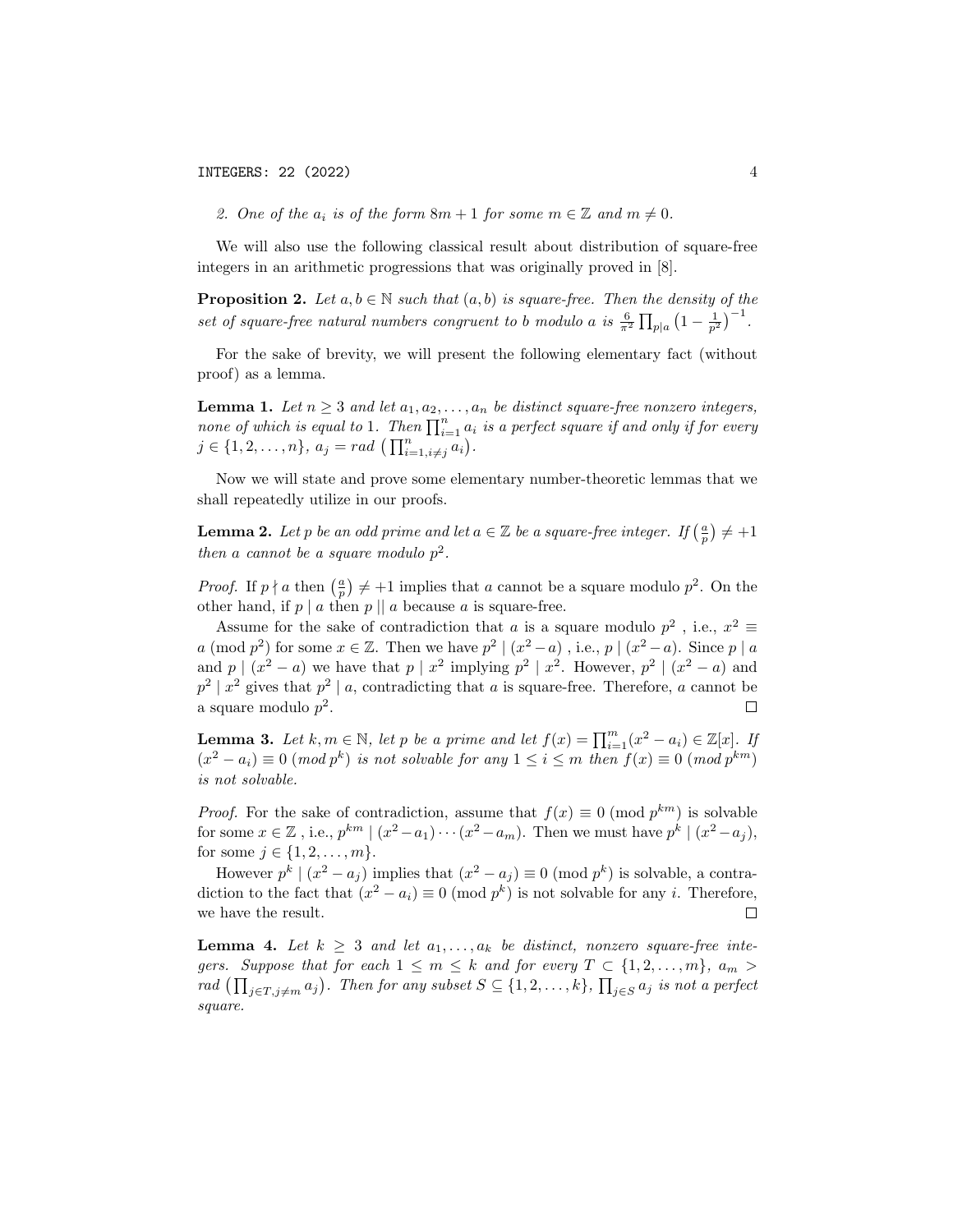*Proof.* For the sake of contradiction, assume that there is an  $S \subseteq \{1, 2, ..., k\}$  such that  $\prod_{j\in S} a_j$  is a perfect square. Then using Lemma 1, we have that

$$
a_{j_0} = \text{rad} \big( \prod_{j \in S, j \neq j_0} a_j \big),
$$

where  $j_0 = \max S$ . This is a contradiction to our assumption for  $m = j_0$  and  $T = S \subset \{1, 2, \ldots, j_0\}$ . Hence we have the result.

# 3. Finding  $a_1, a_2, \ldots, a_n$  such that  $f_n(x) = \prod_{i=1}^n (x^2 - a_i)$

In this section, we will show the existence of natural numbers  $a_1, a_2, \ldots, a_n$  that will define the polynomial  $f_n(x) = (x^2 - a_1)(x^2 - a_2) \cdots (x^2 - a_n)$ . Each of the integers  $a_1, \ldots, a_n$  will be square-free and not equal to 1. They can be chosen in accordance with the following steps.

1. Pick distinct odd primes  $p_1$  and  $p_2$ . For each  $i = 1, 2$  pick nonzero elements  $b_i, c_i \in (\mathbb{Z}/p_i\mathbb{Z})^*$  such that  $c_i \in Q_{p_i}$   $b_i \notin Q_{p_i}$ . Set  $a_1 = p_1p_2$ .

We can choose  $a_1$  as any square-free odd natural number that has at least two odd prime factors and choose  $p_1, p_2$  as two odd primes dividing  $a_1$ . For the sake of brevity, we choose  $a_1$  to be a product of two odd primes.

2. Pick square-free  $a_2 \in \mathbb{N}$  such that  $a_2 > a_1$  and  $a_2 \equiv b_j \pmod{p_j}$  for  $j = 1, 2$ . Any integer  $a_2$  satisfying  $a_2 \equiv b_j \pmod{p_j}$  for  $j = 1, 2$  above is unique modulo  $p_1p_2$ , as a consequence of the Chinese remainder theorem.

Since  $p_1 \neq p_2$ , we have that  $p_1p_2$  is square-free and hence infinitely many square-free  $a_2$  exist, by Proposition 2. We pick a square-free  $a_2$  greater than  $a_1$ . Also note that since  $(b_j, p_j) = 1$  for every  $j = 1, 2$  we have that  $(a_2, p_j) = 1$ for  $j = 1, 2$ .

- 3. For any  $i \leq n-3$ , after choosing  $a_1, \ldots, a_{i-1}$ , choose a square-free integer  $a_i$ such that:
	- $a_i \equiv b_j \pmod{p_j}$  for  $j = 1, 2$  and
	- for every  $A \subset \{1, \ldots, i-1\}$ ,  $a_i$  is greater than the rad  $\left(\prod_{j \in A} a_j\right)$ .

Exactly as in step 2, a square free  $a_i$  satisfying the above exists as a consequence of Proposition 2 and  $(a_i, p_j) = 1$  for  $j = 1, 2$ .

4. Choose a square-free natural number  $a_{n-2}$  that satisfies the following requirements.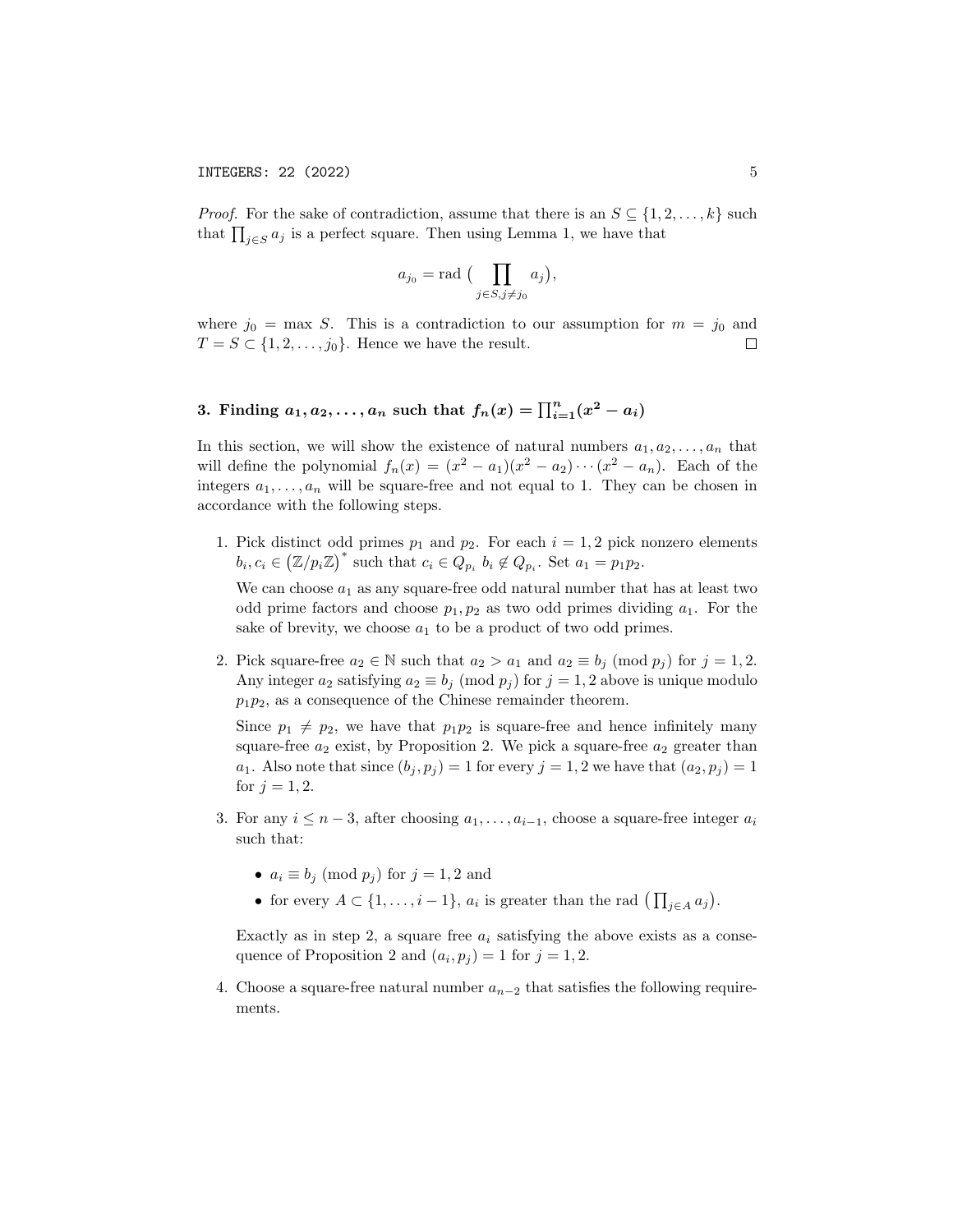•

$$
a_{n-2} \equiv \begin{cases} b_1 \pmod{p_1}; & \text{if } n \text{ is even} \\ c_1 \pmod{p_1}; & \text{if } n \text{ is odd} \end{cases}
$$

- $a_{n-2} \equiv b_2 \pmod{p_2}$
- $a_{n-2}$  is greater than rad  $\left(\prod_{j\in T} a_j\right)$ , for any  $T \subset \{1, \ldots, n-3\}.$

Such a square-free  $a_{n-2}$  exists, again due to Proposition 2. Similarly, we also have  $(a_{n-2}, p_j) = 1$  for  $j = 1, 2$ .

5. Define a square-free natural number  $a_{n-1}$  as:

$$
a_{n-1} = \begin{cases} \text{rad} \left( \prod_{i=1}^{n-2} a_i \right); & \text{if } n \text{ is even} \\ \text{rad} \left( \prod_{i=1}^{n-3} a_i \right); & \text{if } n \text{ is odd.} \end{cases}
$$

- 6. Choose all the odd primes  $p_1, \ldots, p_M$  dividing any of  $a_1, \ldots, a_{n-1}$  and pick  $c_j \in Q_{p_j}$  for every  $1 \leq j \leq M$ . Now, pick a square-free natural number  $a_n$ that satisfies the following.
	- $a_n \equiv c_j \pmod{p_j}$  for any  $2 \le j \le M$

$$
a_n \equiv \begin{cases} c_1 \pmod{p_1}; & \text{if } n \text{ is even} \\ b_1 \pmod{p_1}; & \text{if } n \text{ is odd} \end{cases}
$$

•  $a_n \equiv 1 \pmod{8}$ 

•

• For any subset  $S \subset \{1, 2, \ldots, n-1\}$ ,  $a_n > \text{rad } \left(\prod_{j \in S} a_j\right)$ .

Any integer  $a_{n_0}$  that satisfies the above conditions is unique modulo  $(8p_1 \cdots p_M)$ , as a consequence of the Chinese remainder theorem. In other words, if  $a_{n_0}$ satisfies above congruences then any integer in the arithmetic progression  $(8p_1 \cdots p_M) \mathbb{N} + a_{n_0}$  also satisfies those congruences.

Since  $a_{n_0}$  is odd and  $(c_i, p_i) = 1$  for  $i = 1, 2, \ldots, M$ ,  $(a_{n_0}, 8p_1 \cdots p_M)$  is square-free. Hence the set of square-free natural numbers  $a_n$  that satisfy above congruences is of positive density, as a consequence of Proposition 2. We choose a square-free  $a_n$  such that for any  $S \subset \{1, 2, \ldots, n-1\}$ :

$$
a_n > \text{rad} \left( \prod_{j \in S} a_j \right)
$$

7. Define  $f_n(x) := (x^2 - a_1)(x^2 - a_2) \cdots (x^2 - a_n)$ .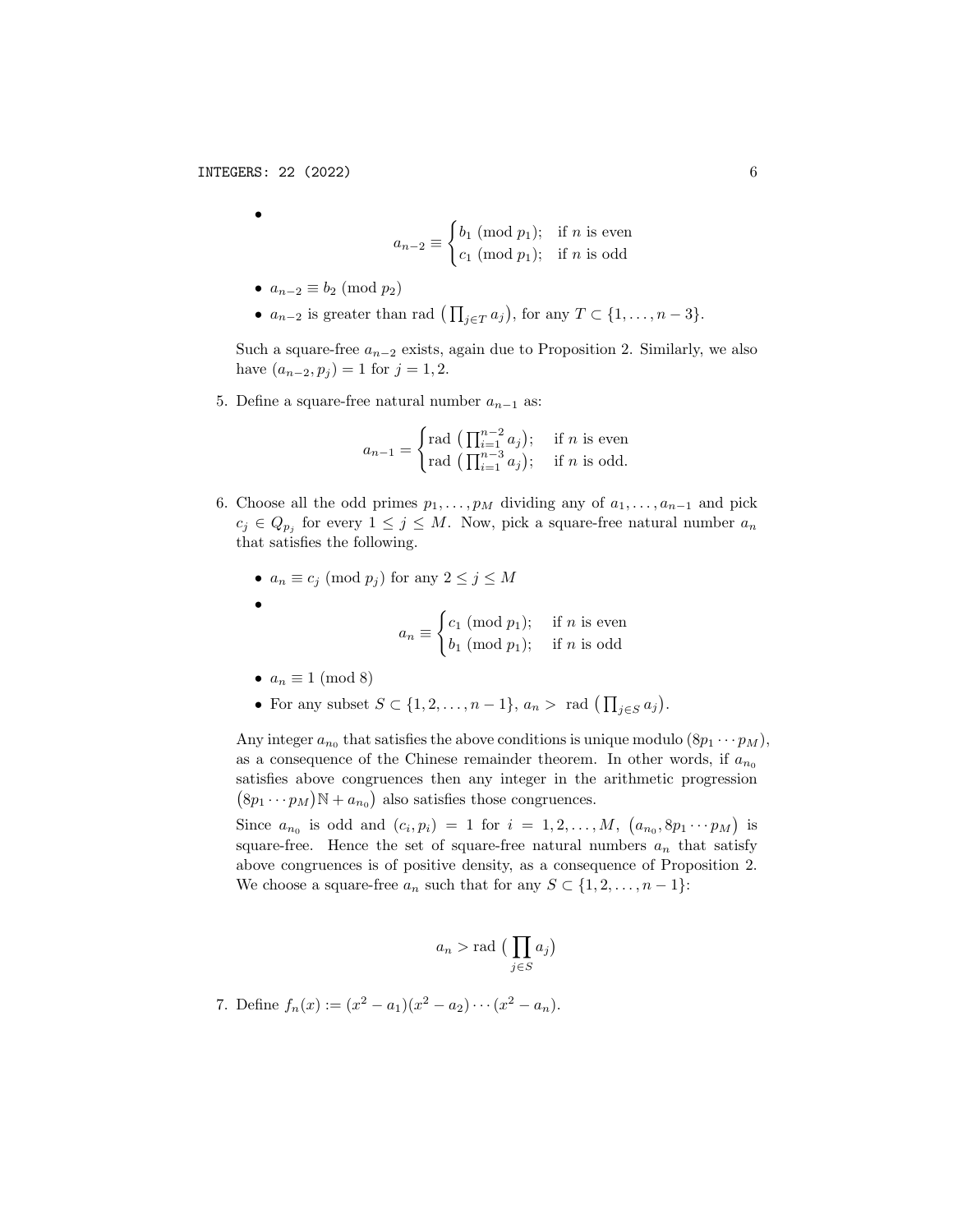# 4. Proof that  $f_n(x)$  is Intersective

In this section, we shall prove that  $f_n(x)$  has roots modulo every integer, by showing that  $f_n(x)$  satisfies the conditions in Proposition 1.

1. Condition 1(*a*) of Proposition 1 holds for  $f_n(x)$  because  $\prod_{j\in T} a_j$  is a perfect square, where

$$
T = \begin{cases} \{1, 2, \dots, n-2, n-1\} & \text{; if } n \text{ is even} \\ \{1, 2, \dots, n-4, n-3, n-1\} & \text{; if } n \text{ is odd.} \end{cases}
$$

This follows from Step 5 of Section 3 and Lemma 1.

2. Let  $j \in T$  and p be any odd prime dividing  $a_j$ , then from the step 6 of Section 3 it follows that  $p = p_j$  for some  $1 \leq j \leq M$ . It also follows from steps 4 and 6 of Section 3 that:

$$
\begin{cases} \left(\frac{a_n}{p}\right) = +1 & \text{if } j \neq 1 \text{ or } n \text{ is even} \\ \left(\frac{a_{n-2}}{p}\right) = +1 & \text{if } j = 1 \text{ and } n \text{ is odd.} \end{cases}
$$

Therefore the condition 1(b) of Proposition 1 is also satisfied for  $f_n(x)$ .

3. The condition 2 of the Proposition 1 is satisfied for  $f_n(x)$  because  $a_n$  is chosen to be square-free and equivalent to 1 modulo 8 (in Step 6 of Section 3).

#### 5. Proof that  $f_n(x)$  is Minimally Intersective

In this section, we shall prove that if we remove any quadratic factors from  $f_n(x)$ , the resulting polynomial  $g_n(x)$  will fail to be intersective. To show that  $g_n(x)$  is not intersective, we will show that  $g_n(x)$  fails to satisfy the necessary conditions in Proposition 1. We will separate the proofs into parts according to the quadratic factor that is being removed from  $f_n(x)$ .

• Removing  $(x^2 - a_r)$  for any  $1 \le r \le (n-3)$ 

In Section 3, we chose the square-free integers  $a_1, a_2 \ldots, a_{r-1}, a_{r+1}, \ldots, a_{n-2}, a_n$ such that they satisfy the assumption of Lemma 4. Therefore, for any subset  $S \subset \{1, 2, \ldots, r-1, r+1, \ldots, n-2, n\}, \prod_{j \in S} a_j$  cannot a perfect square.

Hence, if there exists a set  $S \subset \{1, 2, \ldots, r-1, r+1, \ldots, n\}$  such that  $\prod_{j \in S} a_j$ is a perfect square, then  $(n - 1) \in S$ . If  $n \in S$ , then by Lemma 1, we must have that  $a_n = \text{rad} \left( \prod_{j \in S, j \neq n} a_j \right)$ , which is a contradiction to the way  $a_n$ was chosen in the step 6 of Section 3.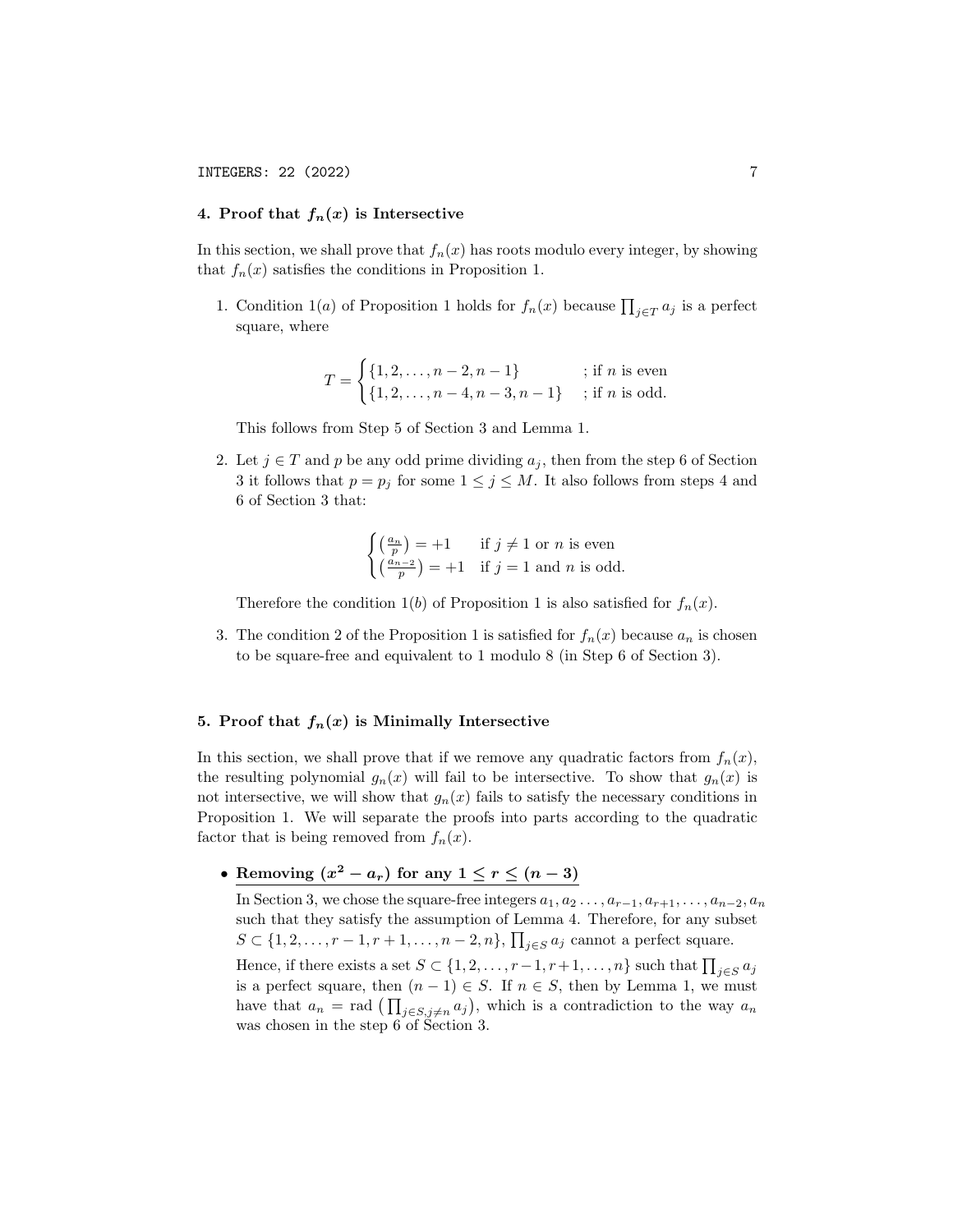Therefore  $n - 1 = \max S$  and by Lemma 1 we have that

$$
a_{n-1} = \text{ rad } \big( \prod_{j \in S, j \neq (n-1)} a_j \big).
$$

This, along with Step 5 of Section 3 implies

$$
\operatorname{rad} \big( \prod_{j \in S, j \neq (n-1)} a_j \big) = \begin{cases} \operatorname{rad} \big( \prod_{i=1}^{n-2} a_j \big) & ; \text{ if } n \text{ is even} \\ \operatorname{rad} \big( \prod_{i=1}^{n-3} a_j \big) & ; \text{ if } n \text{ is odd.} \end{cases}
$$

Hence we obtain that

$$
\begin{cases} \prod_{j \in S, j \neq (n-1)} a_j \times \prod_{i=1}^{n-2} a_j \text{ is a perfect square} & ; \text{ if } n \text{ is even} \\ \prod_{j \in S, j \neq (n-1)} a_j \times \prod_{i=1}^{n-3} a_j \text{ is a perfect square} & ; \text{ if } n \text{ is odd.} \end{cases}
$$

Since  $r \notin S$  but  $r \in \{1, 2, ..., n-3\}$ , the two factors above are not equal, regardless of whether  $n$  is odd or even. Therefore, we could disregard all  $a_i$ appearing in both the multiplicands above.

After disregarding the common  $a_j$  appearing in both the multiplicands, we are still left with a product of distinct  $a_j$  that is a perfect square. Let  $r_0$  be the largest such that  $a_{r_0}$  remaining in this product. Then using Lemma 1 we have that

$$
a_{r_0} = \text{ rad } (a_{j_1} \times \cdots \times a_{j_l}),
$$

where  $j_1, \ldots, j_l \in \{1, 2, \ldots, r_0 - 1\}$ . Since  $a_{r_0}$  was chosen from the product of  $a_j$  with  $j \leq n-2$ , we have that  $r_0 \leq n-2$ . This is a contradiction to how  $a_1, a_2, \ldots, a_{n-2}$  were chosen in Steps 1, 2, 3 and 4 of Section 3. Specifically, for  $i \leq n-2$ , we had chosen  $a_i$  to be greater than the square-free part of any sub-product of  $a_1, \ldots, a_{i-1}$ .

Therefore if we remove  $(x^2 - a_r)$  for any  $1 \le r \le (n-3)$  then for the resulting polynomial  $g_n(x) := \frac{f_n(x)}{(x^2 - a_r)}$ , the condition 1(a) of Proposition 1 will not be satisfied. Hence,  $g_n(x)$  is not intersective.

• Removing  $(x^2 - a_{n-2})$  from  $f_n(x)$ 

If *n* is even, then removing  $(x^2 - a_{n-2})$  from  $f_n(x)$  will again result in a polynomial  $g_n(x) := \frac{f_n(x)}{(x^2 - a_{n-2})}$  not satisfying the condition  $1(a)$  of Proposition 1. The proof of this is exactly analogous to the previous case of removing  $(x^2 - a_r)$  for  $1 \le r \le (n-3)$ . Therefore, we assume that *n* is odd.

- Since  $\left(\frac{a_1}{p_1}\right)$  = 0 ≠ +1,  $(x^2 - a_1) \equiv 0 \pmod{p_1^2}$  is not solvable. This follows from Lemma 2.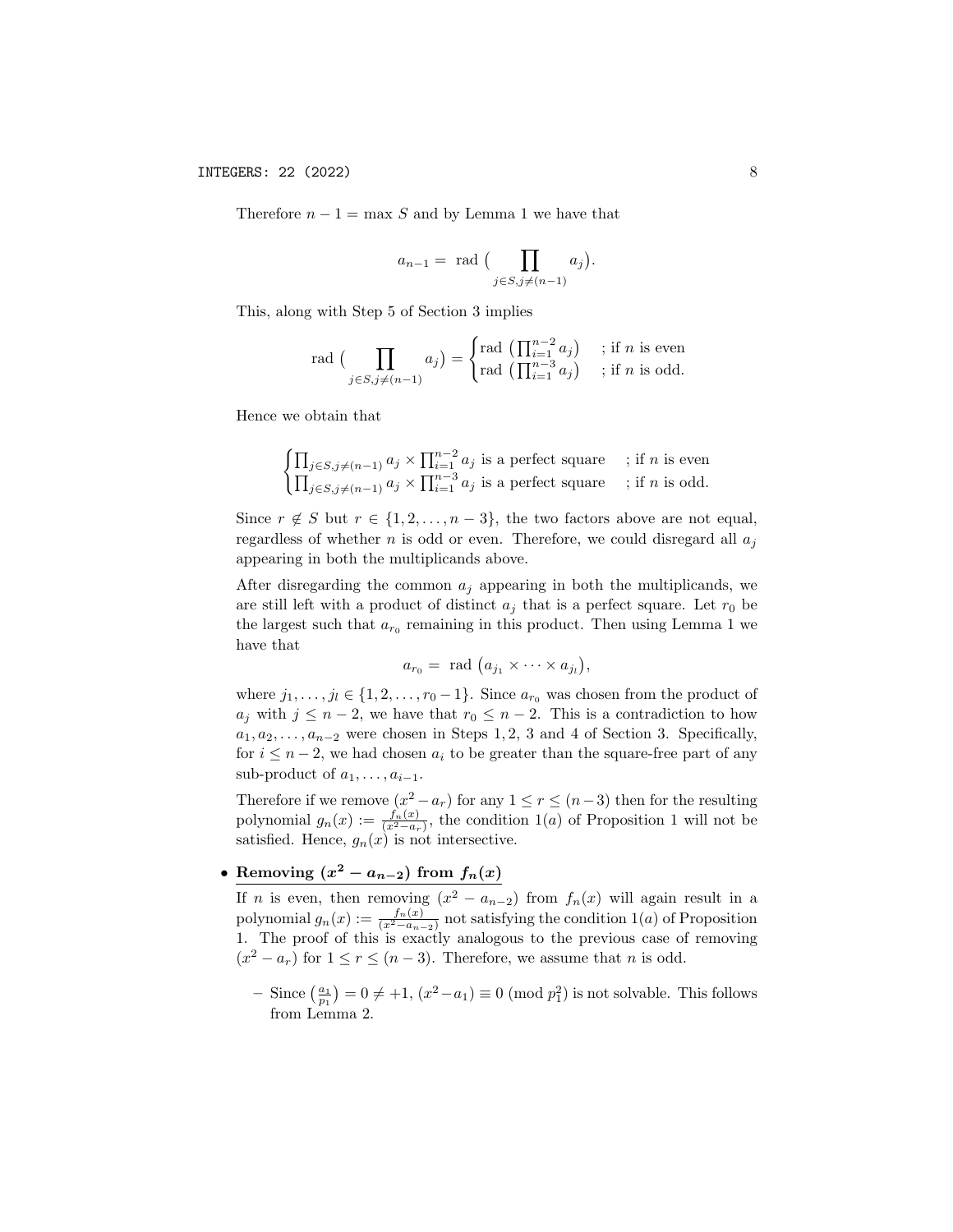- Since for any  $2 \leq i \leq n-3$  or  $i = n \left(\frac{a_i}{p_1}\right) = -1 \neq +1$  from step 2,3 and 6 of Section 3,  $(x^2 - a_i) \equiv 0 \pmod{p_1^2}$  is not solvable. This again follows from Lemma 2.
- $(x^2 a_{n-1}) \equiv 0 \pmod{p_1^2}$  is not solvable because  $\left(\frac{a_{n-1}}{p_1}\right) = 0 \neq +1$ . This follows from Lemma 2 again.

So for the resulting polynomial

$$
g_n(x) = (x^2 - a_1) \cdots (x^2 - a_{n-3})(x^2 - a_{n-1})(x^2 - a_n)
$$

the congruence

$$
g_n(x) \equiv 0 \pmod{p_1^{2(n-1)}}
$$

is not solvable. This last assertion follows from Lemma 3 for  $k = 2, m = (n-1)$ and  $p = p_1$ . Hence,  $g_n(x)$  is not intersective.

• Removing  $(x^2 - a_{n-1})$  from  $f_n(x)$ 

In this case, we note that  $a_1, \ldots, a_{n-2}, a_n$  satisfies the hypothesis of Lemma 4 and hence for every subset  $S \subset \{1, 2, \ldots, n-2, n\}$ , the product  $\prod_{j \in S} a_j$  is not a perfect square.

Therefore the polynomial  $g_n(x) := \frac{f_n(x)}{(x^2 - a_{n-1})}$  does not satisfy the condition  $1(a)$  of Proposition 1 and hence is not intersective.

# • Removing  $(x^2 - a_n)$  from  $f_n(x)$

If  $n$  is even, then note the following.

- Since  $\left(\frac{a_1}{p_1}\right)$  = 0 ≠ +1,  $(x^2 a_1) \equiv 0 \pmod{p_1^2}$  is not solvable. This follows from Lemma 2.
- Since for any  $2 \leq i \leq n-2 \left(\frac{a_1}{p_1}\right) = -1 \neq +1$  from step 3 and 4 of Section 3,  $(x^2 - a_i) \equiv 0 \pmod{p_1^2}$  is not solvable. This follows again from Lemma 2.
- $(x^2 a_{n-1}) \equiv 0 \pmod{p_1^2}$  is not solvable because  $\left(\frac{a_{n-1}}{p_1}\right) = 0 \neq +1$ . This follows again from Lemma 2.

Therefore, for the resulting polynomial  $g_n(x) = (x^2 - a_1) \cdots (x^2 - a_{n-2})(x^2 - a_n)$  $a_{n-1}$ ) we have that the congruence

$$
g_n(x) \equiv 0 \pmod{p_1^{2(n-1)}}
$$

is not solvable This last assertion follows from Lemma 3 for  $k = 2$ ,  $m = (n-1)$ and  $p = p_1$ ; hence,  $g_n(x)$  is not intersective.

If  $n$  is odd, then we have the following implications.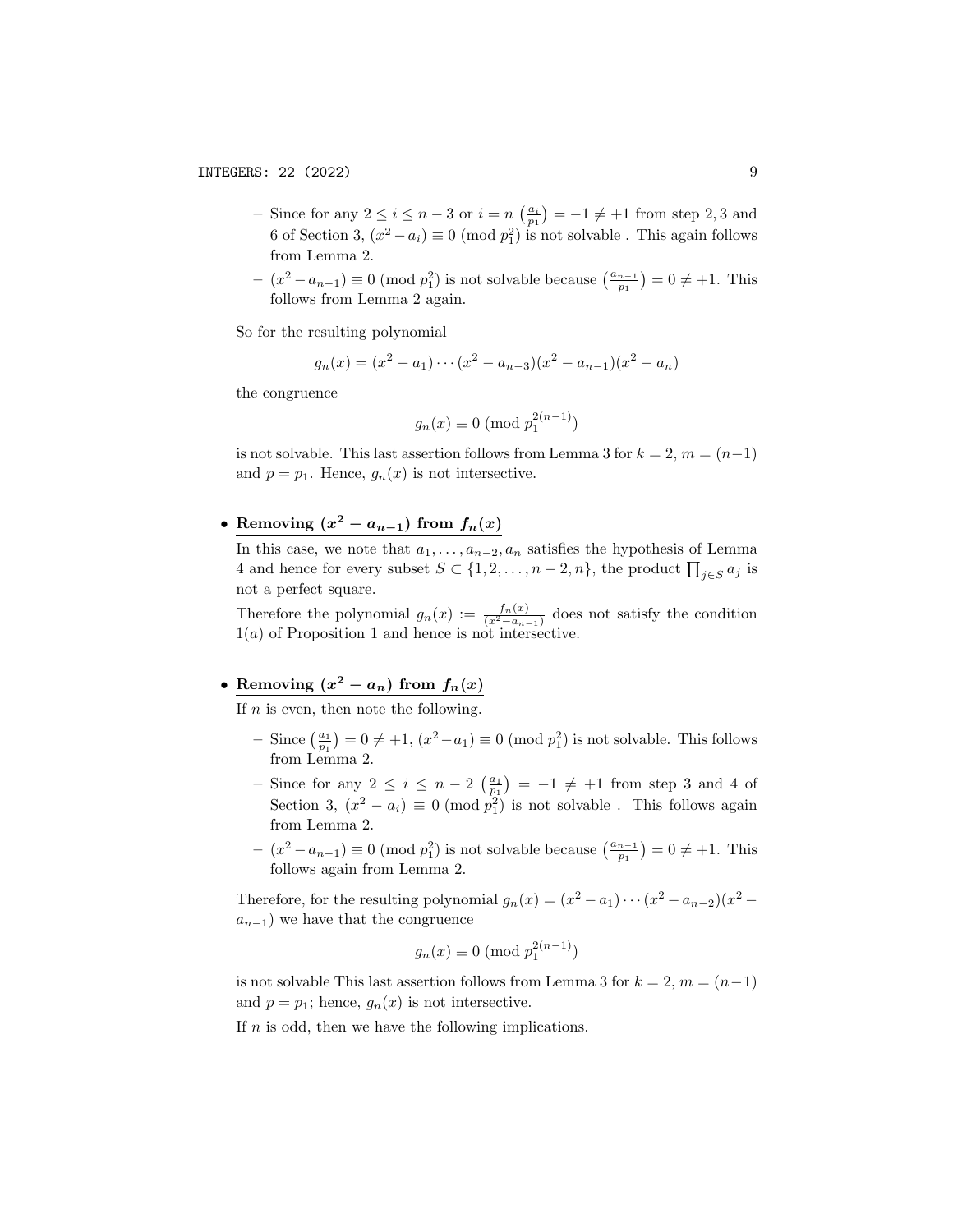- Since  $\left(\frac{a_1}{p_2}\right)$  = 0 ≠ +1,  $(x^2 a_1) \equiv 0 \pmod{p_2^2}$  is not solvable. This follows from Lemma 2.
- Since for any  $2 \le i \le n-2$   $\left(\frac{a_1}{p_2}\right) = -1 \ne +1$  from step 3 and 4 of Section 3,  $(x^2 - a_i) \equiv 0 \pmod{p_2^2}$  is not solvable. This follows again from Lemma  $\mathfrak{D}$
- $(x^2 a_{n-1}) \equiv 0 \pmod{p_2^2}$  is not solvable because  $\left(\frac{a_{n-1}}{p_2}\right) = 0 \neq +1$ . This follows again from Lemma 2.

Therefore, when  $n$  is odd, for the resulting polynomial

$$
g_n(x) = (x^2 - a_1) \cdots (x^2 - a_{n-2})(x^2 - a_{n-1})
$$

we have that the congruence

$$
g_n(x) \equiv 0 \pmod{p_2^{2(n-1)}}
$$

is not solvable. This last assertion again follows from Lemma 3 for  $k = 2$ ,  $m = (n - 1)$  and  $p = p_2$ ; hence  $g_n(x)$  is not intersective.

# 6. Some Examples

We shall construct an explicit example of minimally intersective  $f_4(x)$  and then another of a minimally intersective  $f_5(x)$ .

#### 6.1. An Example of Minimally Intersective  $f_4(x)$

- 1. We pick  $p_1 = 3$  and  $p_2 = 5$ . And, we pick  $c_1 = 1 \in Q_3$ ,  $b_1 = 2 \notin Q_3$ ,  $c_2 = 1 \in Q_5$  and  $b_2 = 2 \notin Q_5$ . We define  $a_1 = p_1 p_2 = 15$ .
- 2. Now we pick a square-free integer  $a_2 > 15$  such that  $a_2 \equiv 2 \pmod{3}$  and  $a_2 \equiv 2 \pmod{5}$ . We pick  $a_2 = 17$ .
- 3. Since  $n = 4$  is even and  $n 1 = 3$ , we take  $a_3 = \text{rad}(a_1 \times a_2) = \text{rad}$  $(15 \times 17) = 255.$
- 4. Now we take all the primes  $p_1 = 3, p_2 = 5, p_3 = 17$  that divides any one of the  $a_1, a_2, a_3$ . Then for every  $1 \leq j \leq 3$ , we take  $c_j \in Q_{p_j}$ . Here we take  $c_1 = 1$ ,  $c_2 = 1$  and  $c_3 = 2$ .

Then we solve for a square-free  $a_4$  such that  $a_4 > \text{rad}(\prod_J a_j)$  for every  $J \subseteq \{1, 2, 3\}, a_4 \equiv c_j \pmod{p_j}$  for every  $j = 1, 2, 3$  and  $a_4 \equiv 1 \pmod{8}$ .

By Proposition 2, infinitely many such square-free  $a_4$  exists. We choose  $a_4$  = 2161, which is a prime and hence square-free. Therefore,

$$
f_4(x) = (x^2 - 15)(x^2 - 17)(x^2 - 255)(x^2 - 2161)
$$

is minimally intersective.